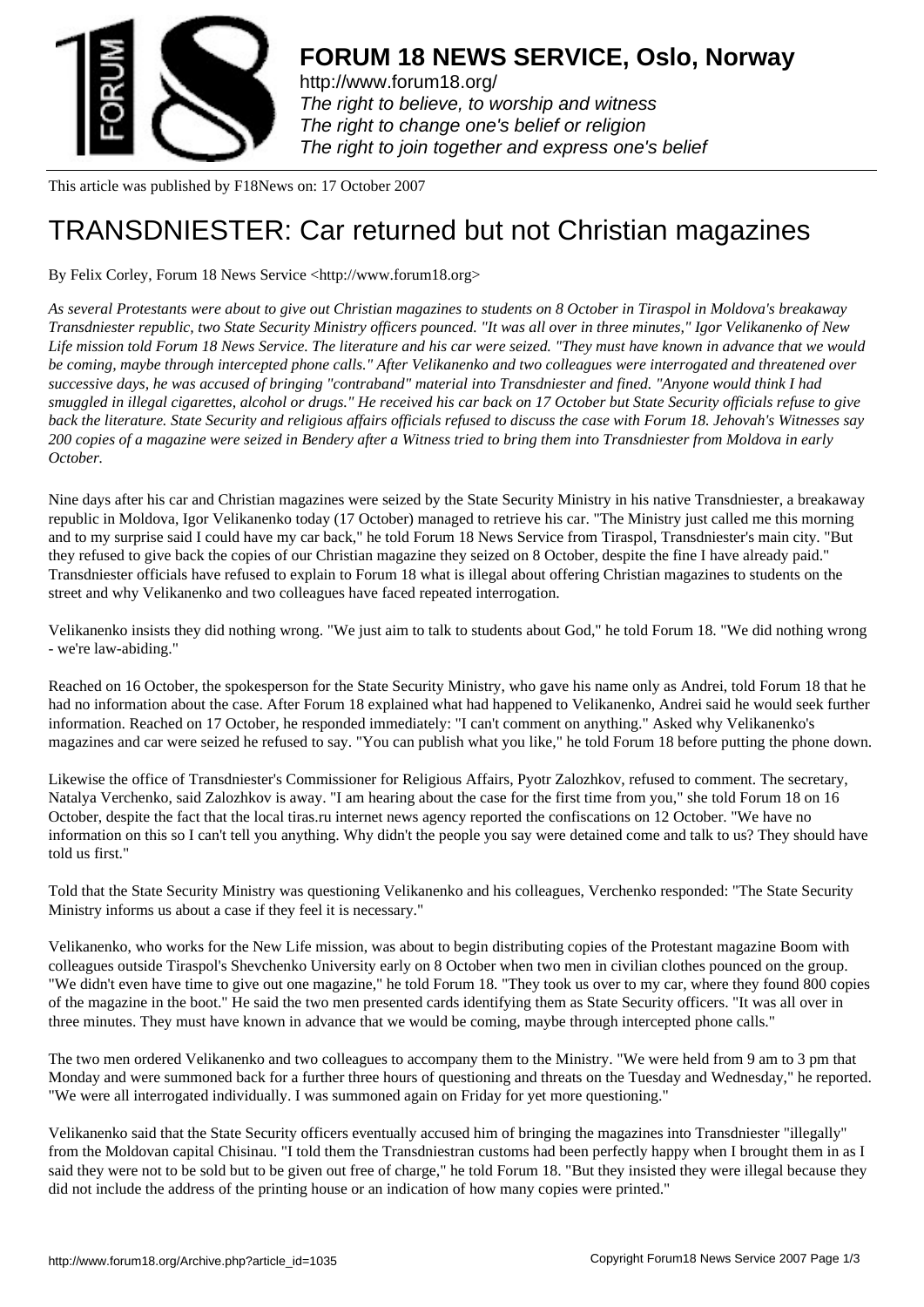97 Euros or 139 US Dollars) to the Customs Service on 15 October. "They gave me a document confirming that I had paid the fine for violating Article 360 of Transdniester's Customs Code, which punishes people for bringing in contraband goods. The document makes clear the Customs Service was acting on information from the State Security Ministry."

Velikanenko rejects accusations of wrongdoing. "Anyone would think I had smuggled in illegal cigarettes, alcohol or drugs," he complained. "But the magazine is only about God and morality. It teaches people about God, and says they should not take drugs or engage in sex before marriage. It is nothing to do with politics."

When Velikanenko asked the State Security officer on 17 October when he could get back the confiscated magazines the officer told him: "You're not going to get them back. I don't decide on that - we've had an order from higher up."

Transdniester - which rejects the authority of the Moldovan government - has a restrictive religious policy that makes religious activity outside approved places of worship difficult. Officials routinely use bureaucratic means to deny legal status to communities they do not like. Communities functioning without legal status are at risk of harassment.

Jehovah's Witnesses told Forum 18 that more than 200 copies of a magazine were seized in Bendery [Bender] after a Jehovah's Witness, Daniil Podolyan, tried to bring them into Transdniester from Moldova in early October. "Officials say that without fiscal registration our communities are not authorised to import literature," Anatolii Cravciuc told Forum 18 from the Moldovan capital Chisinau on 17 October. "And when people bring in literature individually it can be seized."

Cravciuc added that among other recent cases, about ten magazines were seized from two Jehovah's Witnesses preaching on the street in the village of Krasnogorka on 17 September. "They've not been fined - yet," he added.

Cravciuc reports that only two of their more than 30 congregations in Transdniester have legal status. "The congregations in Grigoriopol and Bendery lodged registration applications back in 2005, but there has been no progress. The religious affairs commissioner keeps saying this is wrong with the application or that, and without his approval they can't pass them on to the Justice Ministry. Both cases have been lingering in court with little progress."

The Jehovah's Witnesses have also been unable to enforce a Supreme Court judgment that religious affairs commissioner Zalozhkov must "accredit" the local Jehovah's Witness leader, a process the Transdniestran authorities insist is necessary before leaders can lead a religious organisation. "We won at Tiraspol court on 4 July and, after Zalozhkov lodged an appeal, won in the Supreme Court on 16 August. Even a letter from the court executor on 2 October has not been enough to make him do this."

Verchenko of the Religious Affairs Commissioner's office refused to discuss the Jehovah's Witnesses' problems with Forum 18 on 17 October. "These cases are being handled by the courts," she insisted.

After Orthodox leaders objected to the accreditation system in 2006, an official in Zalozhkov's office vigorously defended the system to Forum 18. "All religious leaders must be accredited. We need to know who the leader of any religious organisation is," Tamara Kovalchuk told Forum 18 back in 2006 (see F18News 4 August 2006 <http://www.forum18.org/Archive.php?article\_id=823>).

Other Protestants and Muslims have also faced problems in the unrecognised entity. One Protestant told Forum 18 that after a student in Tiraspol joined a Protestant church in 2006 she was warned that if she continued to associate with church members her university marks would suffer.

However, a member of the Council of Churches Baptists told Forum 18 on 17 October that threats to demolish their church in Tiraspol issued seven years ago have now subsided. He added that police occasionally ban young church members from preaching on the streets, but said that in contrast to earlier years street libraries generally are able to function (see F18News 10 September 2003 <http://www.forum18.org/Archive.php?article\_id=138>).

Religious Affairs Commissioner Zalozhkov tried to have a new Religion Law introduced in Transdniester in 2004 to replace the 1995 Religion Law, which remains in force. Widely criticised by politicians and religious communities, the planned new Law was abandoned (see F18News 5 May 2004 <http://www.forum18.org/Archive.php?article\_id=313>). However, a new draft Religion Law was presented to Transdniester's parliament, the Supreme Soviet, in mid-September (see F18News 31 October 2007 <http://www.forum18.org/Archive.php?article\_id=1041>). (END)

A printer-friendly map of Moldova, including the unrecognised entity of Transdniester, is available at <http://www.nationalgeographic.com/xpeditions/atlas/index.html?Parent=europe&Rootmap=moldov>

<sup>©</sup> Forum 18 News Service. All rights reserved. ISSN 1504-2855